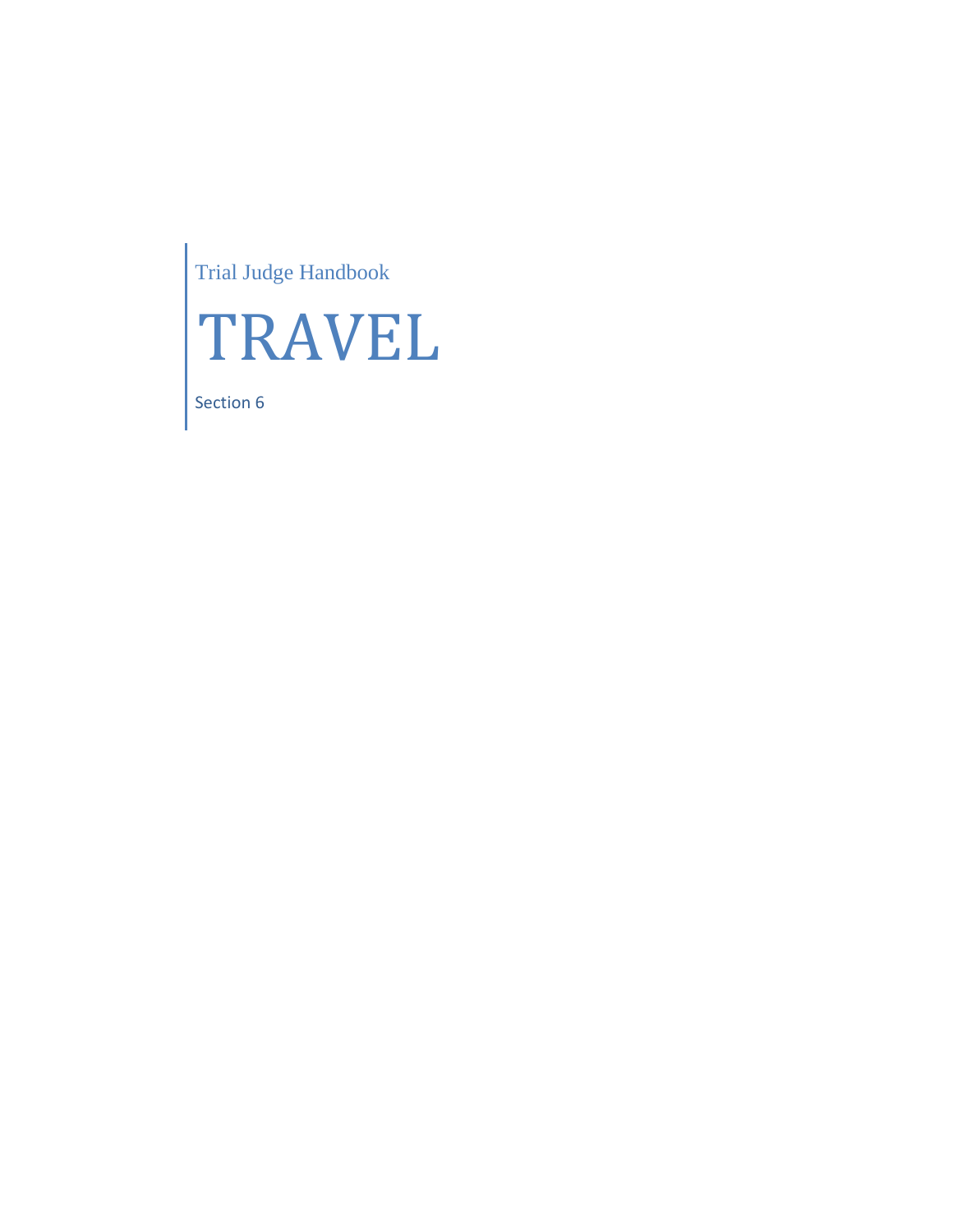| <b>TOPIC</b>   | TRAVEL              | SUB-SECTION                                    | 06.10.10          |
|----------------|---------------------|------------------------------------------------|-------------------|
| <b>SECTION</b> | OVERVIEW            | <b>ISSUANCE DATE</b>                           | 10/31/2018        |
| SUB-SECTION    | <b>GENERAL INFO</b> | <b>REVISION NUMBER</b><br><b>REVISION DATE</b> | 001<br>11/04/2021 |

The Administrative Office of Courts (AOC) will only reimburse for business travel made by the judge or their law clerk/staff attorney. Court reporters and court administrators are reimbursed travel through their county (Miss Code Ann. § 9-17-1 (2017) and Miss Code Ann. § 9-13-19 (2015)).

Due to strict DFA regulations concerning travel, submissions are heavily monitored. If you have questions before a trip or if something abnormal has occurred during your trip, please call our office and let us know.

Only **actual business expenses** shall be claimed on the travel voucher. Any claims above actual expenditures constitute fraud. In addition, any claim for reimbursement of an expense when the expense was actually paid by another constitutes fraud.

The AOC Trial Judge Travel Manual is available for download on our website [www.courts.ms.gov](http://www.courts.ms.gov/) under the Forms Library/Travel section. If you have additional questions, please contact the Finance Office (Jennifer).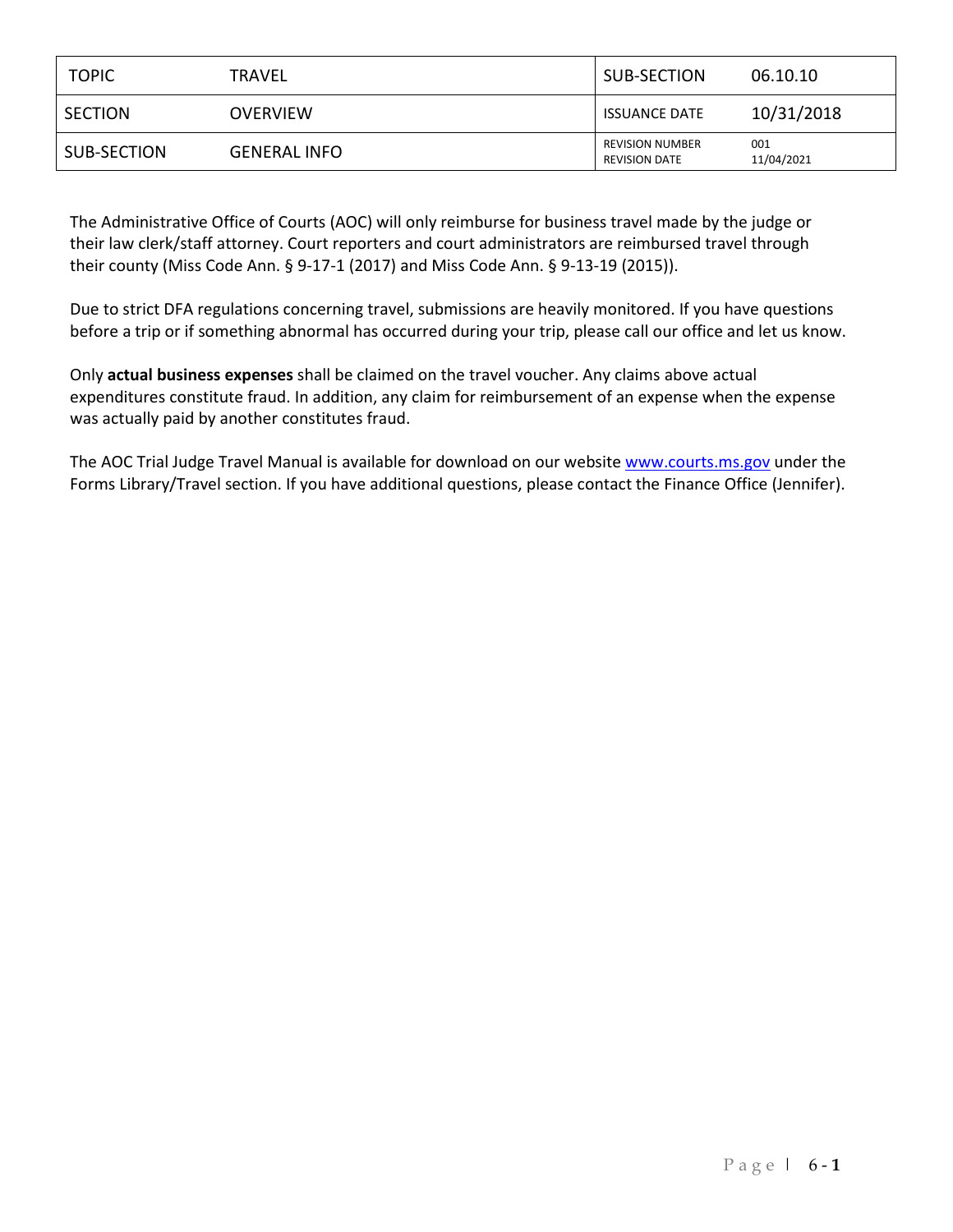| <b>TOPIC</b> | TRAVEL                | SUB-SECTION                                    | 06.10.20          |
|--------------|-----------------------|------------------------------------------------|-------------------|
| SECTION      | <b>OVERVIEW</b>       | <b>ISSUANCE DATE</b>                           | 10/31/2018        |
| SUB-SECTION  | <b>TRAVEL VOUCHER</b> | <b>REVISION NUMBER</b><br><b>REVISION DATE</b> | 001<br>11/04/2021 |

A travel voucher is available for download on our website at [www.courts.ms.gov](http://www.courts.ms.gov/) under the Forms Library/Travel section. This form should be used for instate and out-of-state travel.

| Form 13.20.10                    |                                                                                                                                                                                                                                     | <b>IN-STATE TRAVEL VOUCHER</b>                                                                                                                                                                                                                                                                                                                                             | <b>Check One:</b>                                                                                                                                                                                                              |
|----------------------------------|-------------------------------------------------------------------------------------------------------------------------------------------------------------------------------------------------------------------------------------|----------------------------------------------------------------------------------------------------------------------------------------------------------------------------------------------------------------------------------------------------------------------------------------------------------------------------------------------------------------------------|--------------------------------------------------------------------------------------------------------------------------------------------------------------------------------------------------------------------------------|
|                                  |                                                                                                                                                                                                                                     | State of Mississippi: Supreme Court of Mississippi - Chancery Court - Judge                                                                                                                                                                                                                                                                                                | ✓<br>Employee                                                                                                                                                                                                                  |
|                                  | Social Security #: The Contract of the Contract of the Contract of the Contract of the Contract of the Contract of the Contract of the Contract of the Contract of the Contract of the Contract of the Contract of the Contrac      | PIN/WIN#: The contract of the contract of the contract of the contract of the contract of the contract of the contract of the contract of the contract of the contract of the contract of the contract of the contract of the                                                                                                                                              | <b>Contract Worker</b><br><b>Board Member</b>                                                                                                                                                                                  |
|                                  | Name: Name: Name: Name: Name: Name: Name: Name: Name: Name: Name: Name: Name: Name: Name: Name: Name: Name: Name: Name: Name: Name: Name: Name: Name: Name: Name: Name: Name: Name: Name: Name: Name: Name: Name: Name: Name:       | PID#: https://www.archive.com/communications/                                                                                                                                                                                                                                                                                                                              | <b>Trip Optimizer Attached</b>                                                                                                                                                                                                 |
|                                  | Address: and the contract of the contract of the contract of the contract of the contract of the contract of the contract of the contract of the contract of the contract of the contract of the contract of the contract of t      |                                                                                                                                                                                                                                                                                                                                                                            | Yes<br>No<br>ᢦ                                                                                                                                                                                                                 |
|                                  |                                                                                                                                                                                                                                     | I request reimbursement for subsistence and other authorized expenses paid by me incident to official travel for the State from                                                                                                                                                                                                                                            | <b>Reason Why Trip Optimizer is</b><br>not Attached                                                                                                                                                                            |
|                                  | (begin date)                                                                                                                                                                                                                        | $\frac{1}{2}$ to $\frac{1}{2}$ (end date ). The itemized statement follows.                                                                                                                                                                                                                                                                                                | <b>Not Under REM Purview</b>                                                                                                                                                                                                   |
| <b>Check</b><br>Box:             | Out-of-<br>In-<br>$Out-of-$<br><b>State</b><br><b>State</b><br>Country                                                                                                                                                              | Trip#                                                                                                                                                                                                                                                                                                                                                                      |                                                                                                                                                                                                                                |
|                                  | <b>Payment Information</b>                                                                                                                                                                                                          | <b>Taxable Meals</b>                                                                                                                                                                                                                                                                                                                                                       |                                                                                                                                                                                                                                |
| SAAS Ag#<br>SPAHRS Ag #          | 051<br>0128                                                                                                                                                                                                                         | Non-Taxable Meals                                                                                                                                                                                                                                                                                                                                                          |                                                                                                                                                                                                                                |
| Fund#<br>Org                     | 2053<br>4011                                                                                                                                                                                                                        | Lodging                                                                                                                                                                                                                                                                                                                                                                    |                                                                                                                                                                                                                                |
|                                  |                                                                                                                                                                                                                                     | <b>Travel in Private Vehicle</b>                                                                                                                                                                                                                                                                                                                                           |                                                                                                                                                                                                                                |
|                                  | <b>AOCUSE ONLY</b><br><b>TRIP#</b><br>TRIP #                                                                                                                                                                                        | <b>Travel in Rented Vehicle</b>                                                                                                                                                                                                                                                                                                                                            |                                                                                                                                                                                                                                |
| <b>TAXABLE</b>                   |                                                                                                                                                                                                                                     | Travel in Public Carrier (Airfare Only)                                                                                                                                                                                                                                                                                                                                    |                                                                                                                                                                                                                                |
| <b>NON-TAXABLE</b>               |                                                                                                                                                                                                                                     | Other:                                                                                                                                                                                                                                                                                                                                                                     |                                                                                                                                                                                                                                |
| <b>LODGING</b><br><b>MILEAGE</b> |                                                                                                                                                                                                                                     |                                                                                                                                                                                                                                                                                                                                                                            |                                                                                                                                                                                                                                |
| <b>OTHER</b>                     |                                                                                                                                                                                                                                     |                                                                                                                                                                                                                                                                                                                                                                            |                                                                                                                                                                                                                                |
|                                  | <b>TOTAL <i>CONSTRUCTER</i></b>                                                                                                                                                                                                     |                                                                                                                                                                                                                                                                                                                                                                            |                                                                                                                                                                                                                                |
|                                  |                                                                                                                                                                                                                                     | <b>Net Payment</b>                                                                                                                                                                                                                                                                                                                                                         |                                                                                                                                                                                                                                |
|                                  |                                                                                                                                                                                                                                     | Subject to any difference determined by verification, I certify that the above amount claimed by me for travel expenses for the period indicated is true and accurate in all respects, and<br>that payment for any part has not been received. In the event of overpayment, I agree that any future salary/travel disbursements may be debited to correct the overpayment. |                                                                                                                                                                                                                                |
|                                  | Traveler: Traveler: The contract of the contract of the contract of the contract of the contract of the contract of the contract of the contract of the contract of the contract of the contract of the contract of the contra      | Title: CHANCELLOR                                                                                                                                                                                                                                                                                                                                                          | Date: http://www.com/communications/                                                                                                                                                                                           |
|                                  | Approved for Pay: Approved for Pay: All and the Contract of the Contract of the Contract of the Contract of the Contract of the Contract of the Contract of the Contract of the Contract of the Contract of the Contract of th      | Title: FINANCE DIRECTOR                                                                                                                                                                                                                                                                                                                                                    | Date: New York Date:                                                                                                                                                                                                           |
|                                  | <b>Verified By:</b> The contract of the contract of the contract of the contract of the contract of the contract of the contract of the contract of the contract of the contract of the contract of the contract of the contract of | Title: ACCOUNTANT                                                                                                                                                                                                                                                                                                                                                          | Date: The contract of the contract of the contract of the contract of the contract of the contract of the contract of the contract of the contract of the contract of the contract of the contract of the contract of the cont |

| Date          | Purpose | <b>Points of Travel</b>            | <b>Miles</b> | Actual<br><b>Breakfast</b> | Actual<br>Lunch | Actual<br><b>Dinner</b> | Daily<br>Meals | Hotel | <b>Other Authorized Expenses</b> |        |
|---------------|---------|------------------------------------|--------------|----------------------------|-----------------|-------------------------|----------------|-------|----------------------------------|--------|
|               |         |                                    |              |                            |                 |                         | Allowed        |       | Item                             | Amount |
|               |         |                                    |              |                            |                 |                         |                |       |                                  |        |
|               |         |                                    |              |                            |                 |                         |                |       |                                  |        |
|               |         |                                    |              |                            |                 |                         |                |       |                                  |        |
|               |         |                                    |              |                            |                 |                         |                |       |                                  |        |
|               |         |                                    |              |                            |                 |                         |                |       |                                  |        |
|               |         |                                    |              |                            |                 |                         |                |       |                                  |        |
|               |         |                                    |              |                            |                 |                         |                |       |                                  |        |
|               |         |                                    |              |                            |                 |                         |                |       |                                  |        |
|               |         |                                    |              |                            |                 |                         |                |       |                                  |        |
|               |         |                                    |              |                            |                 |                         |                |       |                                  |        |
|               |         |                                    |              |                            |                 |                         |                |       |                                  |        |
|               |         |                                    |              |                            |                 |                         |                |       |                                  |        |
|               |         |                                    |              |                            |                 |                         |                |       |                                  |        |
|               |         |                                    |              |                            |                 |                         |                |       |                                  |        |
|               |         |                                    |              |                            |                 |                         |                |       |                                  |        |
|               |         |                                    |              |                            |                 |                         |                |       |                                  |        |
|               |         |                                    |              |                            |                 |                         |                |       |                                  |        |
|               |         |                                    |              |                            |                 |                         |                |       |                                  |        |
|               |         |                                    |              |                            |                 |                         |                |       |                                  |        |
|               |         |                                    |              |                            |                 |                         |                |       |                                  |        |
|               |         |                                    |              |                            |                 |                         |                |       |                                  |        |
|               |         |                                    |              |                            |                 |                         |                |       |                                  |        |
|               |         |                                    |              |                            |                 |                         |                |       |                                  |        |
|               |         |                                    |              |                            |                 |                         |                |       |                                  |        |
|               |         |                                    |              |                            |                 |                         |                |       |                                  |        |
| <b>Totals</b> |         |                                    |              |                            |                 |                         |                |       |                                  |        |
|               |         | Mileage Reimbursement Rate         |              |                            |                 | <b>TAXABLE</b>          |                |       |                                  |        |
|               |         | <b>Total Mileage Dollar Amount</b> |              |                            |                 | <b>NON-TAXABLE</b>      |                |       |                                  |        |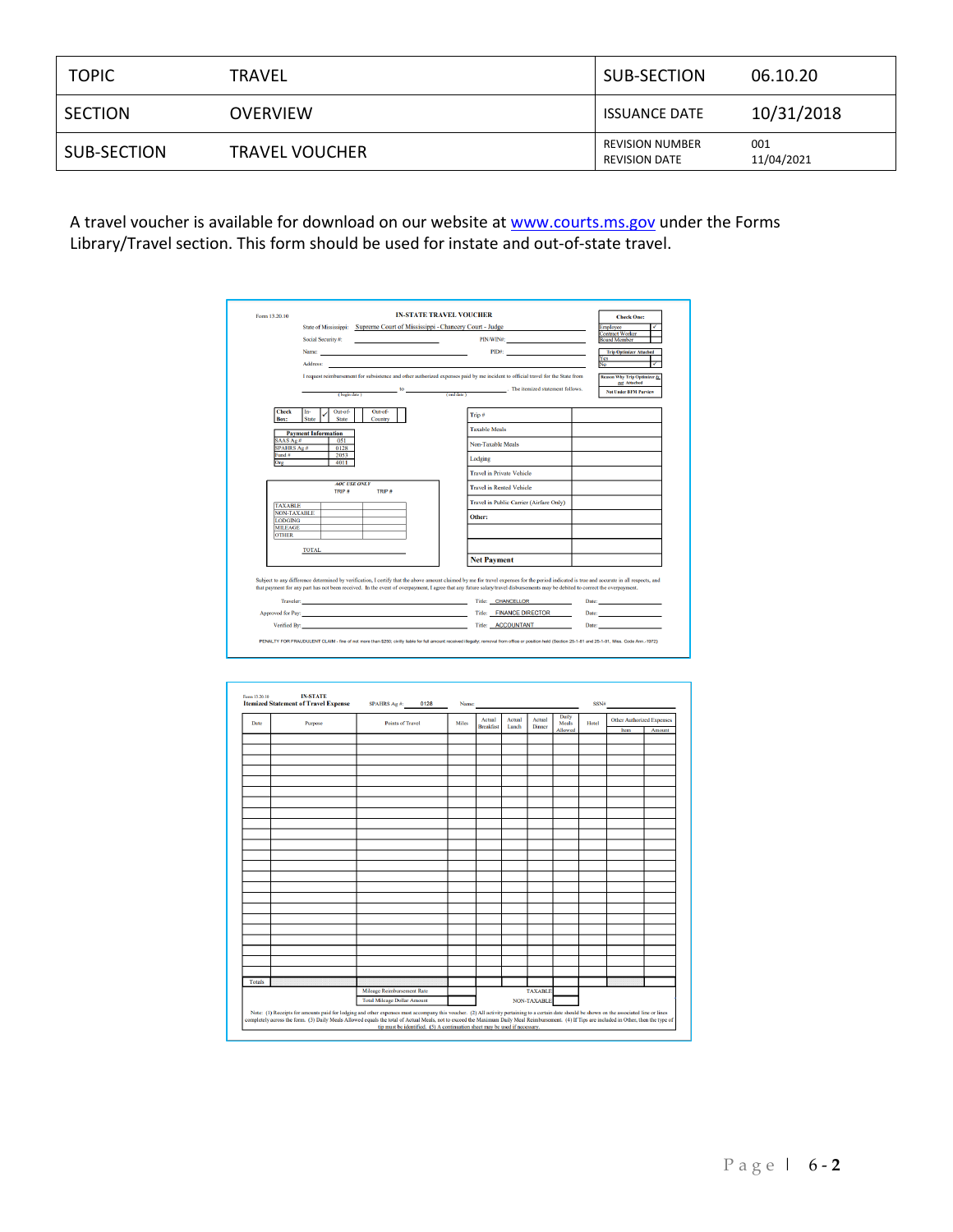| <b>TOPIC</b> | TRAVEL                         | SUB-SECTION                             | 06.20.10   |
|--------------|--------------------------------|-----------------------------------------|------------|
| SECTION      | INSTATE TRAVEL                 | <b>ISSUANCE DATE</b>                    | 10/31/2018 |
| SUB-SECTION  | <b>SUBMISSION REQUIREMENTS</b> | REVISION NUMBER<br><b>REVISION DATE</b> |            |

## **Travel Voucher Submission Requirements**

- Original, signed travel vouchers should be submitted monthly. We do not reimburse from email or fax copies.
	- o A copy of the travel voucher is available on our website [www.courts.ms.gov](http://www.courts.ms.gov/) under the Forms Library/Travel section.
	- o **The judge must sign at** *Approved for Payment* **on their law clerk/staff attorney's travel voucher.**
- $\bullet$  At the end of the fiscal year, June 30<sup>th</sup>, all travel voucher submissions must be received by mid-July. A specific date will be given to you in advance. Failure to return your travel voucher during the designated lapse period will result in non-payment.
- In-state and out-of-state travel must be submitted on separate travel vouchers.
- Purpose of travel must be related to official duties and details should include:
	- o The court to which you traveled
	- o The reason for travel including the name of the function, workshop, committee meeting, or training with a copy of the agenda attached
- Points of travel should include, at a minimum, the names of the towns/cities. (i.e. Jackson to Oxford – round trip).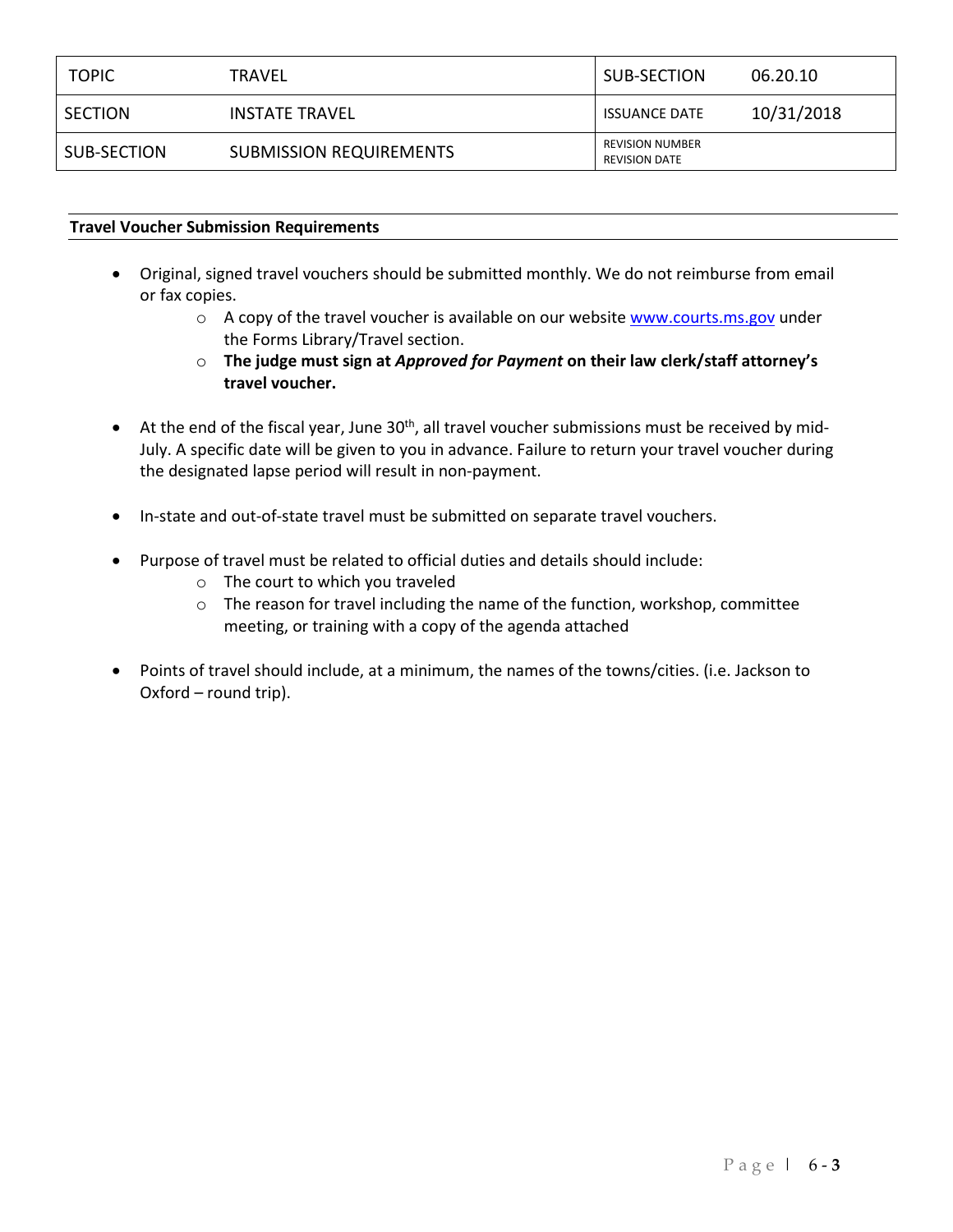| <b>TOPIC</b> | TRAVEL                 | SUB-SECTION                                    | 06.20.20          |
|--------------|------------------------|------------------------------------------------|-------------------|
| SECTION      | <b>IN-STATE TRAVEL</b> | <b>ISSUANCE DATE</b>                           | 10/31/2018        |
| SUB-SECTION  | MILEAGE & MEAL RATES   | <b>REVISION NUMBER</b><br><b>REVISION DATE</b> | 001<br>11/04/2021 |

## **Meals**

- You are not allowed meals in the city with which you reside or in the city of your official duty station. If you are unsure of your official duty station, please contact the Finance Office (Jennifer).
- Meals are always taxable unless an overnight stay is involved. No receipts are required. Listed below are the current rates, but you can also visit our website for the listings here: <https://courts.ms.gov/aoc/forms/TravelForms/2020-mileage-reimbursement-rate.pdf>

| <b>Meal</b>   | In-State | Southaven &<br>Starkville |
|---------------|----------|---------------------------|
| <b>B'FAST</b> | 8.00     | 9.00                      |
| <b>LUNCH</b>  | 16.00    | 18.00                     |
| <b>DINNER</b> | 22.00    | 24.00                     |
| <b>TOTAL</b>  | 46.00    | 51.00                     |

# **October 1, 2021 - September 30, 2022**

- The breakfast meal will be allowed while traveling when the departure time is prior to 6:00 a.m. or if overnight travel is involved. "Early Departure" must be footnoted on the travel voucher.
- The evening meal will be allowed while traveling when the return is later than 8:00 p.m. or if overnight travel is involved. "Late Arrival" must be footnoted on the travel voucher.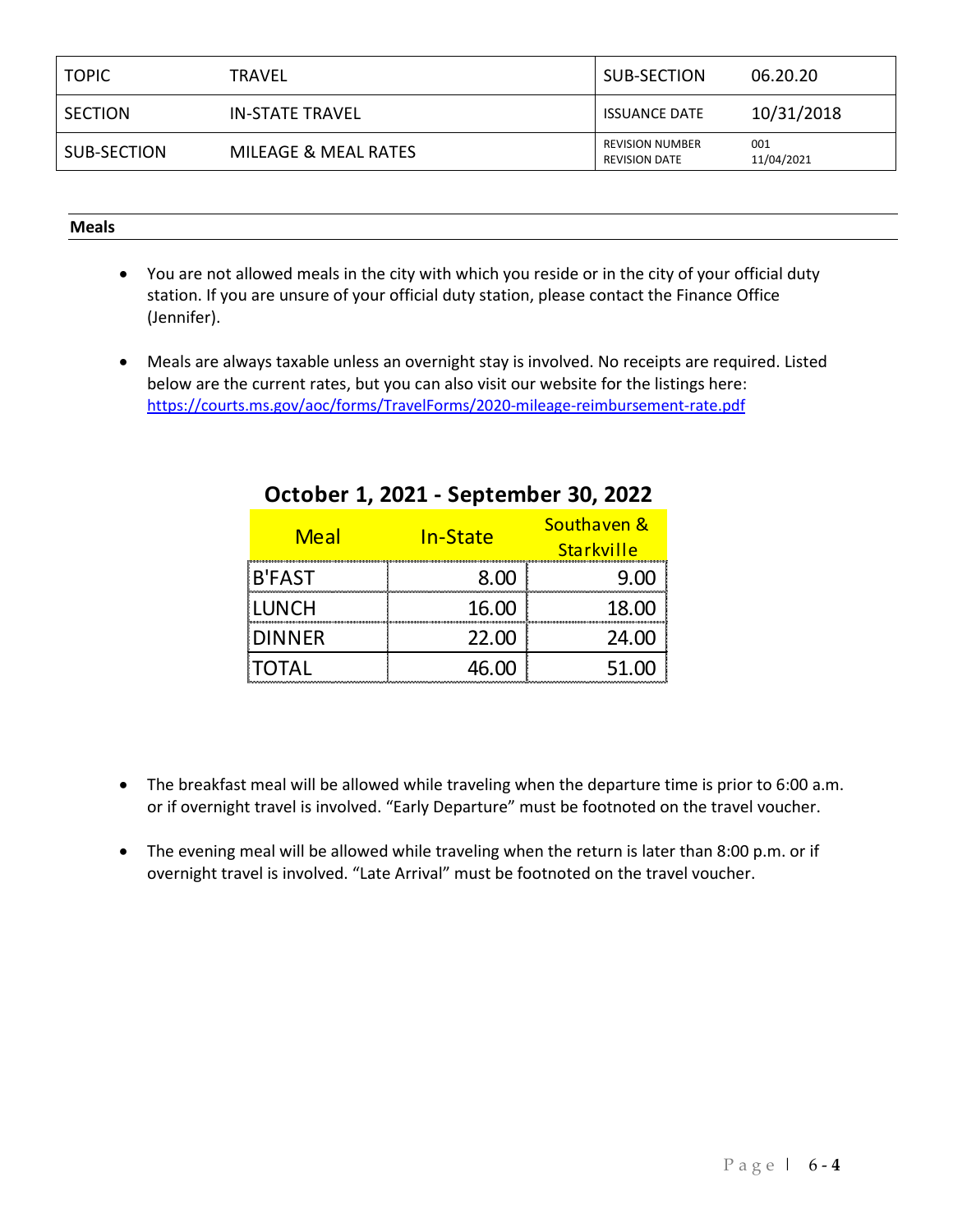| <b>TOPIC</b> | TRAVEL               | SUB-SECTION                                    | 06.20.20          |
|--------------|----------------------|------------------------------------------------|-------------------|
| SECTION      | IN-STATE TRAVEL      | <b>ISSUANCE DATE</b>                           | 10/31/2018        |
| SUB-SECTION  | MILEAGE & MEAL RATES | <b>REVISION NUMBER</b><br><b>REVISION DATE</b> | 001<br>11/04/2021 |

#### **Mileage**

Current mileage rate information can be obtained directly through the Finance Office or on our website at [www.courts.ms.gov](http://www.courts.ms.gov/) under the Forms Library/Travel section.

- Mileage from your home to your official duty station is not reimbursable as this is deemed commuting by IRS regulations. If you are unsure of your official duty station, please contact the Finance Office (Jennifer).
- If a trial judge drives and a staff attorney/law clerk accompanies (or vice versa), only one person may request reimbursement for mileage. It is permissible to claim reimbursement for a meal if you are the passenger. Please note on the official travel voucher if you are the passenger in the vehicle by stating who drove.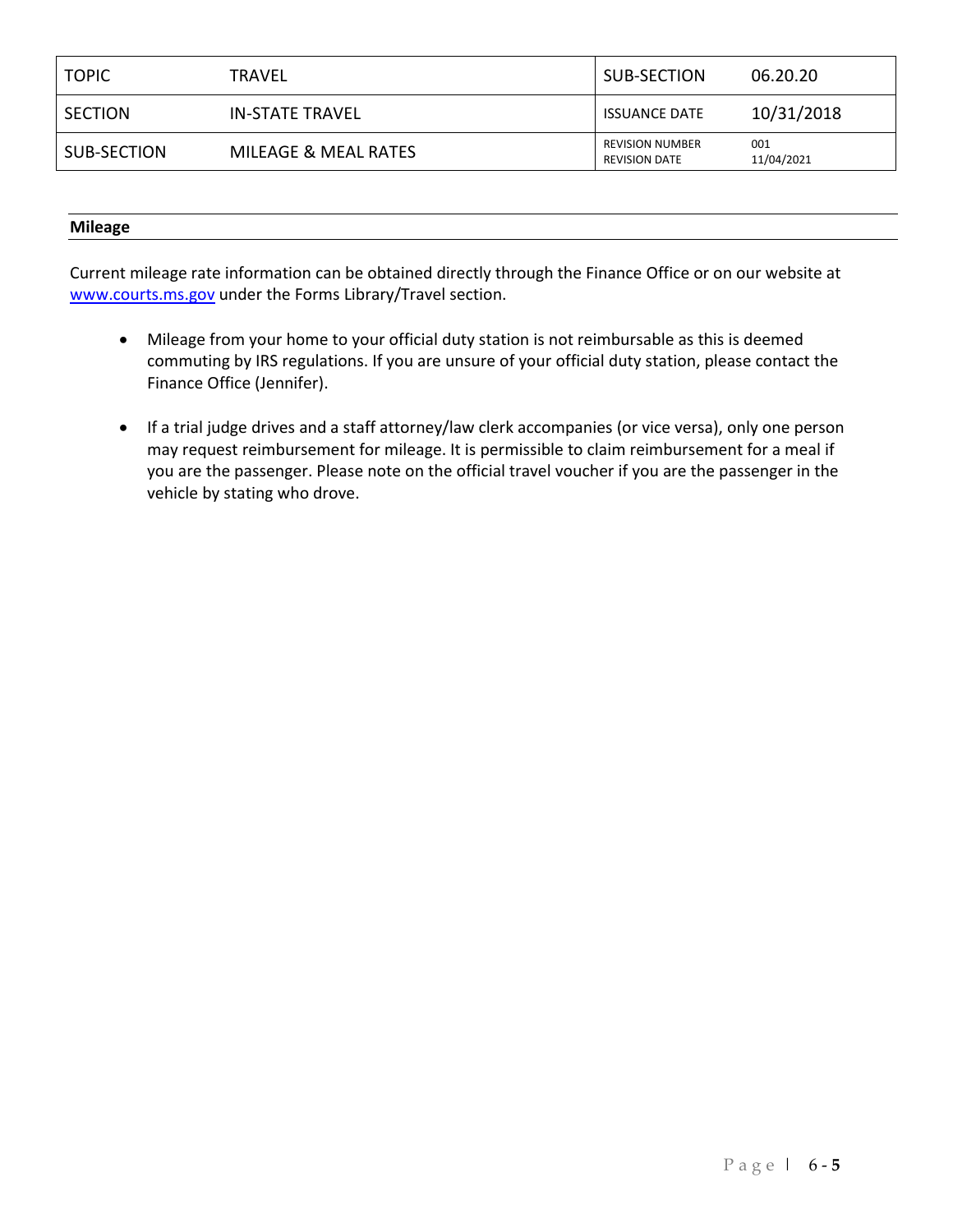| <b>TOPIC</b> | <b>TRAVEL</b>                  | SUB-SECTION                                    | 06.20.30   |
|--------------|--------------------------------|------------------------------------------------|------------|
| SECTION      | IN-STATE TRAVEL                | <b>ISSUANCE DATE</b>                           | 10/31/2018 |
| SUB-SECTION  | ALLOWABLE/NON-ALLOWABLE TRAVEL | <b>REVISION NUMBER</b><br><b>REVISION DATE</b> |            |

Only **actual business expenses** shall be claimed on the travel voucher. Any claims above actual expenditures constitute fraud. In addition, any claim for reimbursement of an expense when the expense was actually paid by another constitutes fraud.

## **Allowable Travel**

Travel related to the following is reimbursable:

- Travel from your official duty station to another assigned courthouse.
- Travel to return or pick up office equipment from the Supreme Court by the judge or staff attorney/law clerk.
- Travel for a trial judge to attend an in-state conference, CLE, or training seminar is reimbursable and permissible without prior approval. An agenda must be provided with the travel voucher.
	- $\circ$  Due to budget constraints, only one in-state conference is allowed per fiscal year, in addition to the two Judicial College Conferences which occur in the fall and spring.
- In-state, overnight stays are only allowable for distances of 60 miles or more one-way or if deemed allowable by a Call to Conference issued by the Chief Justice or AOC Director.
	- o Detailed lodging receipts are always required with overnight stays, and the room reservation must be in the name of the employee seeking reimbursement.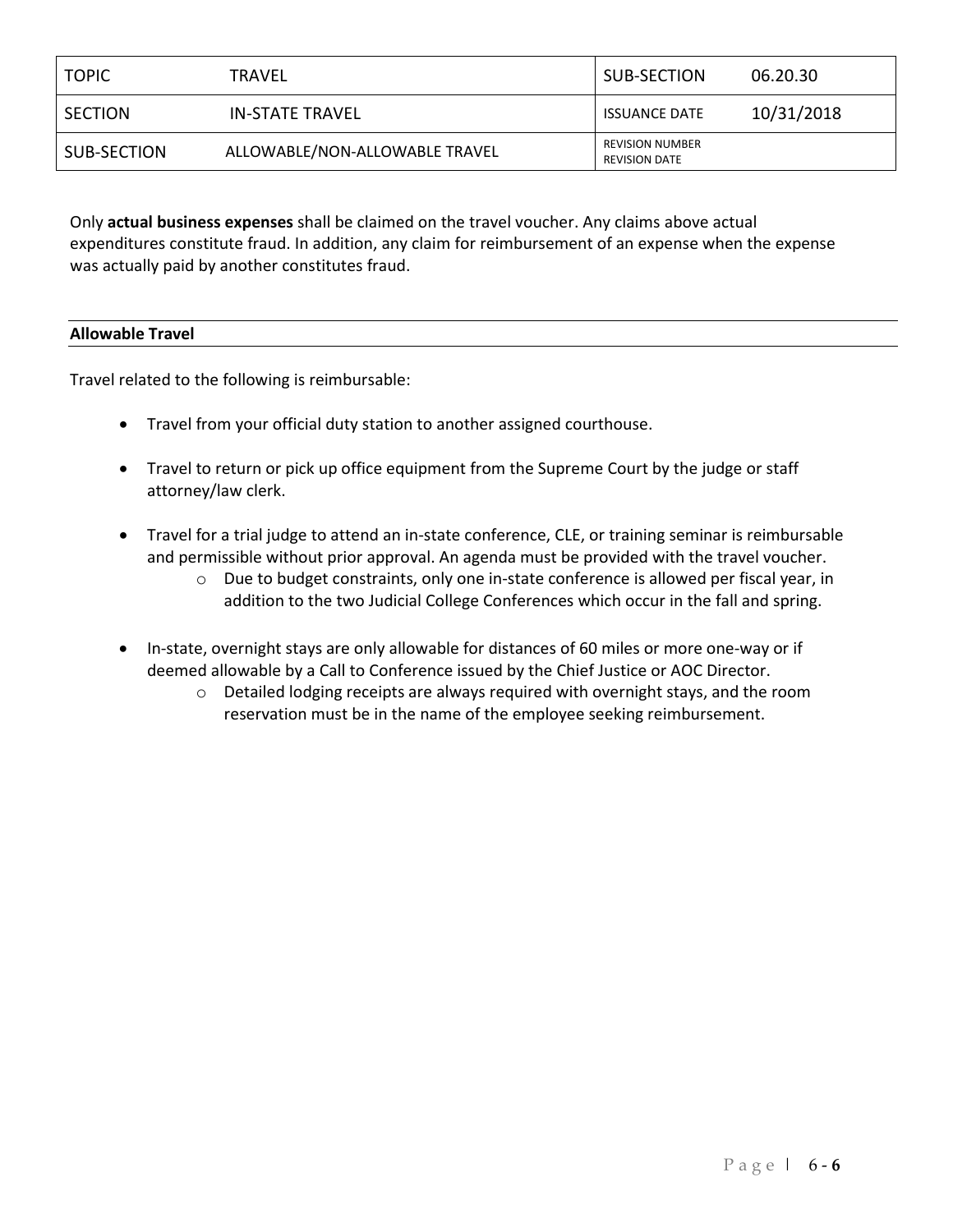| <b>TOPIC</b> | TRAVEL                         | SUB-SECTION                                    | 06.20.30   |
|--------------|--------------------------------|------------------------------------------------|------------|
| SECTION      | <b>IN-STATE TRAVEL</b>         | <b>ISSUANCE DATE</b>                           | 10/31/2018 |
| SUB-SECTION  | ALLOWABLE/NON-ALLOWABLE TRAVEL | <b>REVISION NUMBER</b><br><b>REVISION DATE</b> |            |

#### **Non-Allowable Travel**

Travel related to the following is **NOT** reimbursable:

- Deliver personal documents (ex: health insurance form, direct deposit form, or PERS forms, Judicial Performance paperwork, etc.) to the Supreme Court
- Obtain office supplies
- Attend fundraiser/charity events
- Administer oaths
- Attend funerals
- Attend investiture ceremonies
- Officiate weddings
- Travel reimbursement requests for attending MADCP conferences will need be filed and reimbursed to you by your local county drug court.
- Necessary travel expenses **do not include** personal expense items such as entertainment, liquor charges, telephone calls to family members or telephone calls to locate your cellular phone, and travel insurance. Charges related to sightseeing (taxi, etc.) and other personal trips are also unallowable.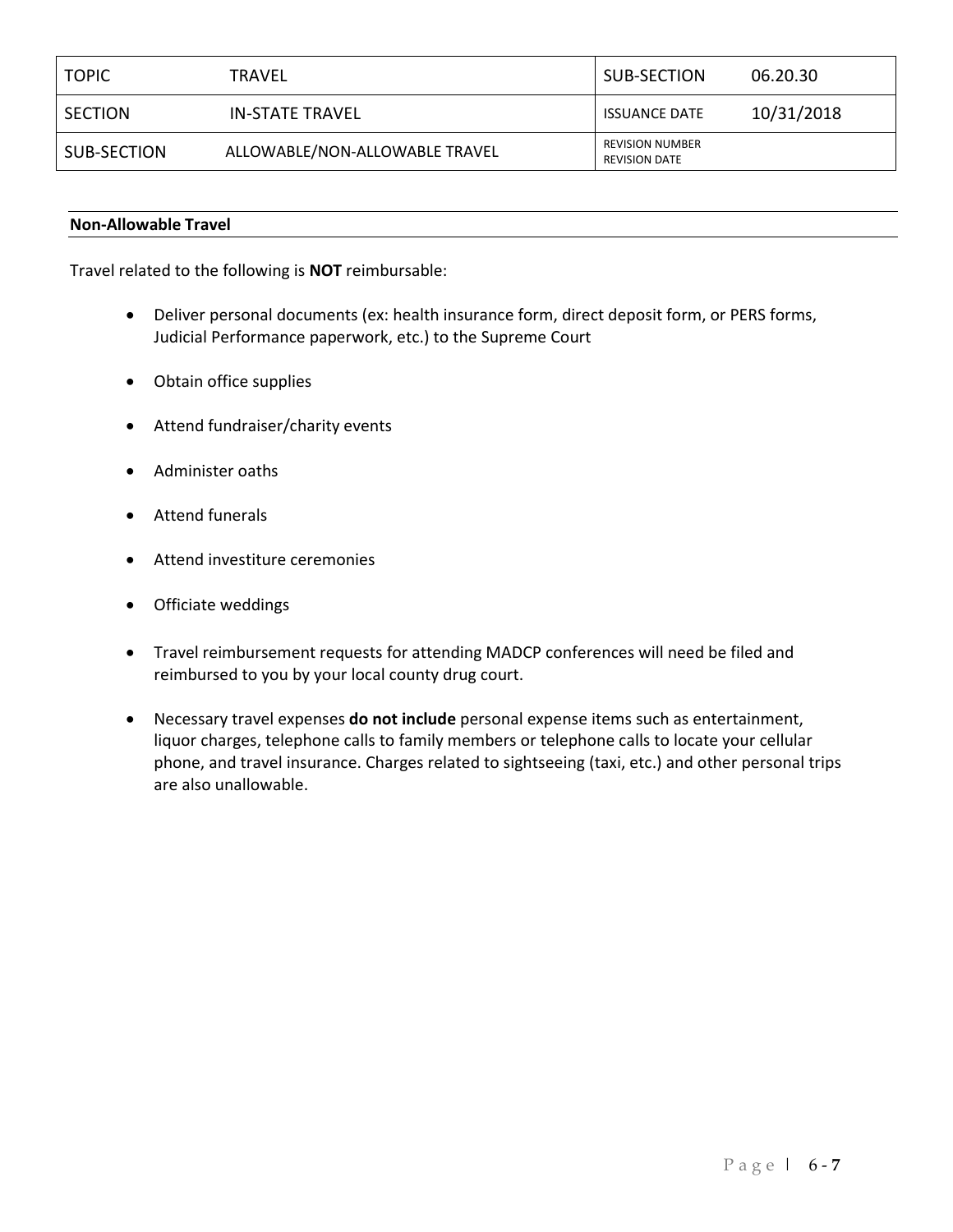| <b>TOPIC</b> | TRAVEL               | SUB-SECTION                             | 06.20.40   |
|--------------|----------------------|-----------------------------------------|------------|
| SECTION      | IN-STATE TRAVEL      | <b>ISSUANCE DATE</b>                    | 10/31/2018 |
| SUB-SECTION  | SUPPORT STAFF TRAVEL | REVISION NUMBER<br><b>REVISION DATE</b> |            |

The Administrative Office of Courts (AOC) will only reimburse for business travel made by the judge or their law clerk/staff attorney. Court reporters and court administrators are reimbursed travel through their county (Miss Code Ann. § 9-17-1 (2017)).

- If a trial judge drives and a staff attorney/law clerk accompanies (or vice versa), only one person may request reimbursement for mileage. It is permissible to claim reimbursement for a meal if you are the passenger. Please note on the official travel voucher if you are the passenger in the vehicle by stating who drove.
- In-state conferences for staff attorneys/law clerks must be pre-approved by Kevin Lackey in AOC.
- Out-of-state conferences for staff attorneys/law clerks **are not** reimbursable.
- **The judge must sign at** *Approved for Payment* **on their law clerk/staff attorney's travel voucher.**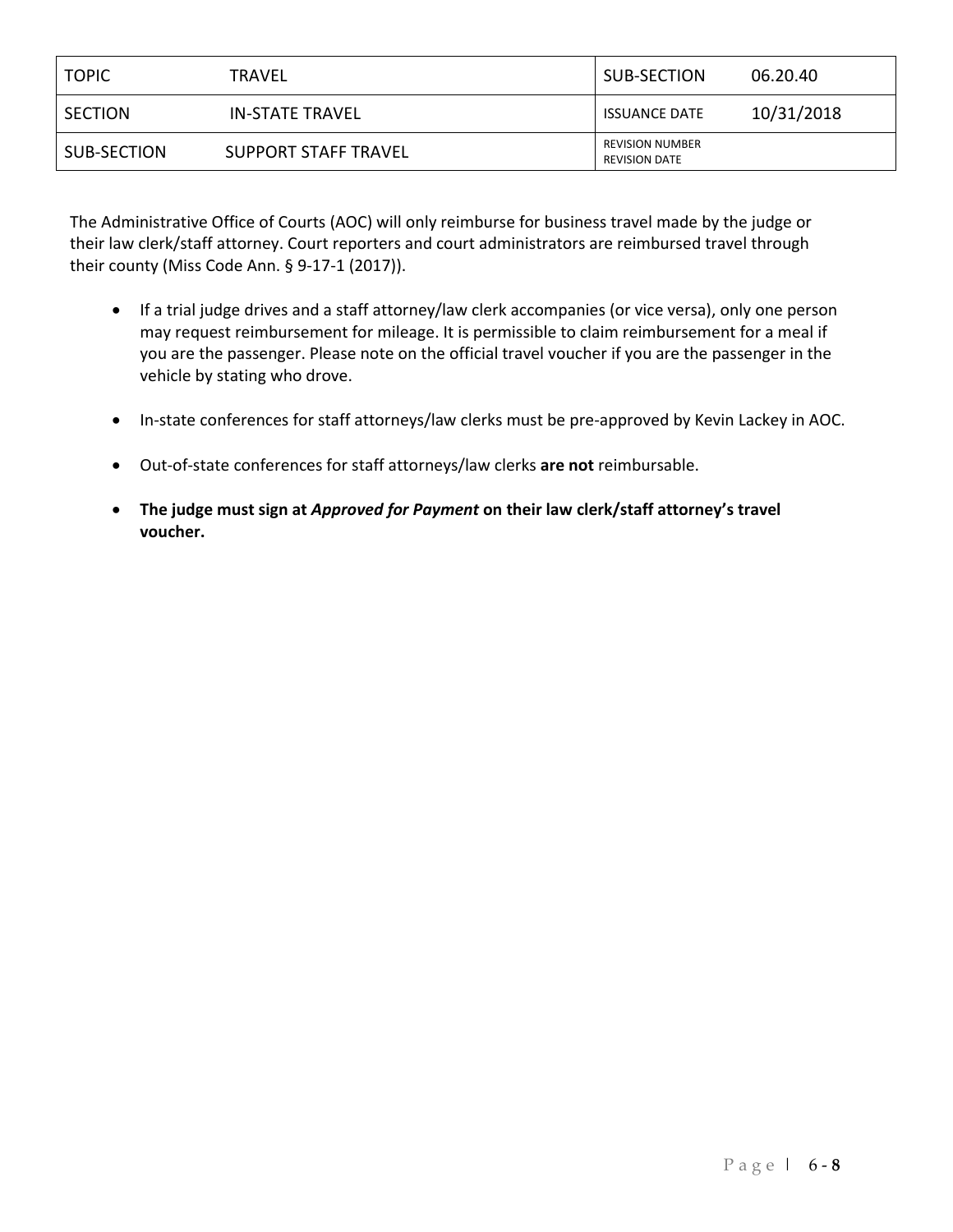| <b>TOPIC</b>   | TRAVEL                           | SUB-SECTION                                    | 06.30.10   |
|----------------|----------------------------------|------------------------------------------------|------------|
| <b>SECTION</b> | <b>OUT-OF-STATE TRAVEL</b>       | <b>ISSUANCE DATE</b>                           | 10/31/2018 |
| SUB-SECTION    | <b>OUT-OF-STATE REQUIREMENTS</b> | <b>REVISION NUMBER</b><br><b>REVISION DATE</b> |            |

Do not combine multiple instate and out-of-state trips on one travel voucher. Please submit in-state and out-of-state travel on separate travel vouchers, and only one out-of-state trip per one travel voucher.

Out-of-state trips for law clerks/staff attorneys **are not** reimbursable.

For more information concerning travel, please visit our website a[t www.courts.ms.gov.](http://www.courts.ms.gov/) The AOC Trial Judge Travel Manual is available for download our website under the Forms Library/Travel section.

## **Prior Approval**

Each trial judge is automatically approved to attend the annual Mississippi Bar Convention held in July.

Any additional out-of-state trip must be approved through the Trial Judge Fiscal Committee and is subject to travel budget availability. Approval is required even if the trip is not fully or partially funded by the Court.

Please visit our website at www.courts.ms.gov to obtain a Travel Authorization or directly at this link <https://courts.ms.gov/aoc/forms/TravelForms/outofstatetravel.pdf> .

**Travel authorization requests must be submitted to the AOC no later than 6 weeks prior to the trip start date.**

**Do not book lodging or airfare until you have received your approval letter.**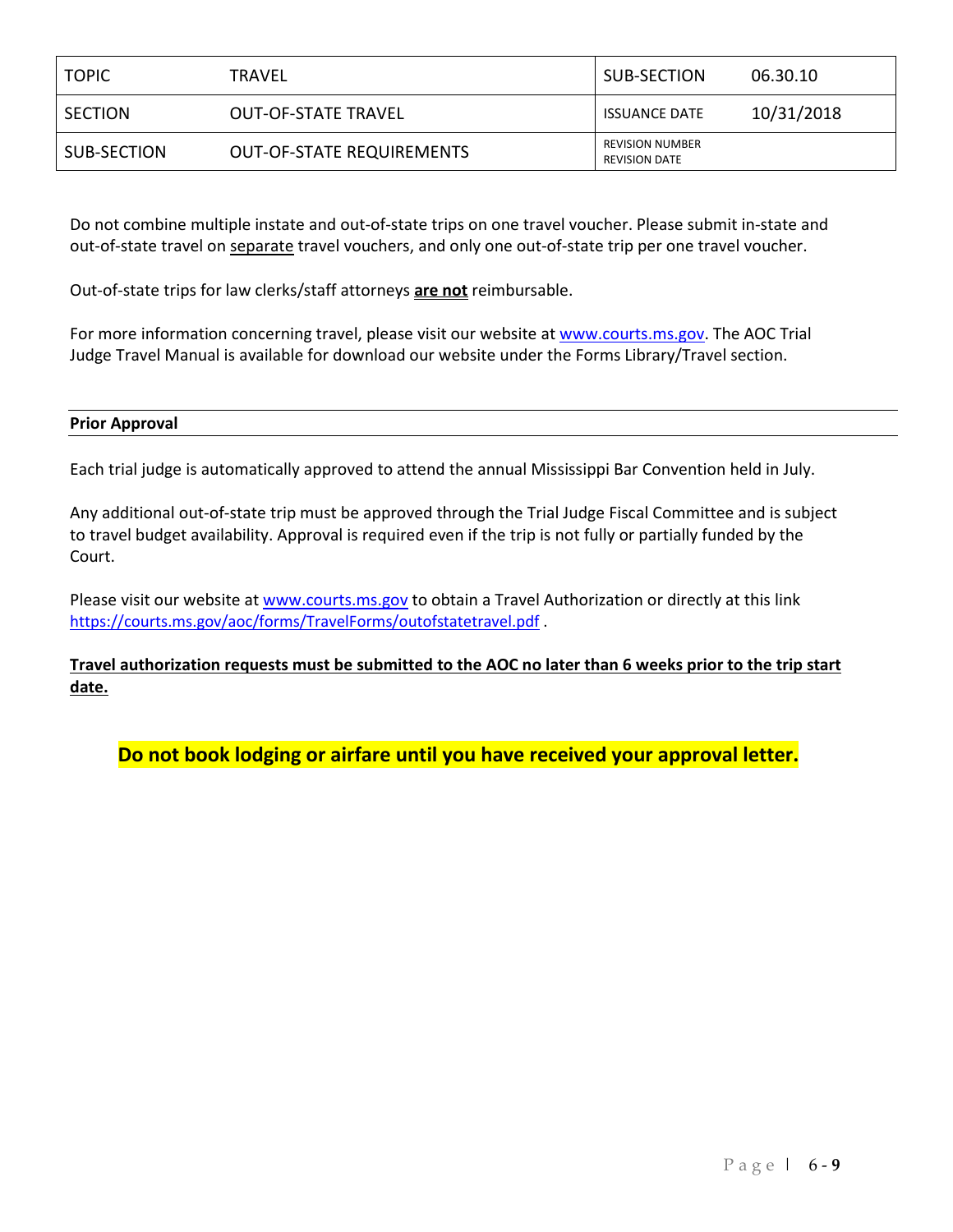| <b>TOPIC</b> | TRAVEL                     | SUB-SECTION                             | 06.30.20   |
|--------------|----------------------------|-----------------------------------------|------------|
| SECTION      | <b>OUT-OF-STATE TRAVEL</b> | <b>ISSUANCE DATE</b>                    | 10/31/2018 |
| SUB-SECTION  | <b>TRAVEL EXPENSES</b>     | REVISION NUMBER<br><b>REVISION DATE</b> |            |

## **Transportation – Public Carrier, Personal Car, Rental Car**

- Airline tickets may be purchased at your own risk, or you can utilize our Avanti Travel Agency services and bill the Court directly. You must have trip approval before you book your flight. Once the trip is approved through AOC, we will contact our Avanti rep and let them know you are authorized to use their services.
- If you prefer to drive instead of fly, the Mississippi Department of Finance and Administration (DFA) will only reimburse for the lesser of the two. You must submit 2 flight quotes and a detailed cost comparison with your Travel Authorization form for review.
- For any travel instances which would require a rental car, please contact the Finance Office (Jennifer) to discuss this option. In most cases, a rental car is automatically disallowed. If the rental car is approved by the Trial Judge Fiscal Committee, you can visit our Travel Forms library for a listing of State contracts. **You must follow the guidelines to ensure complete reimbursement for charges.**

#### **Lodging**

- Hotel reservations are your responsibility. If you must pay a room deposit, it is typically only one night's charge.
- We cannot reimburse for lodging until the end of the trip.
- The final zero balance lodging receipt detailing the nightly charges is required for reimbursement.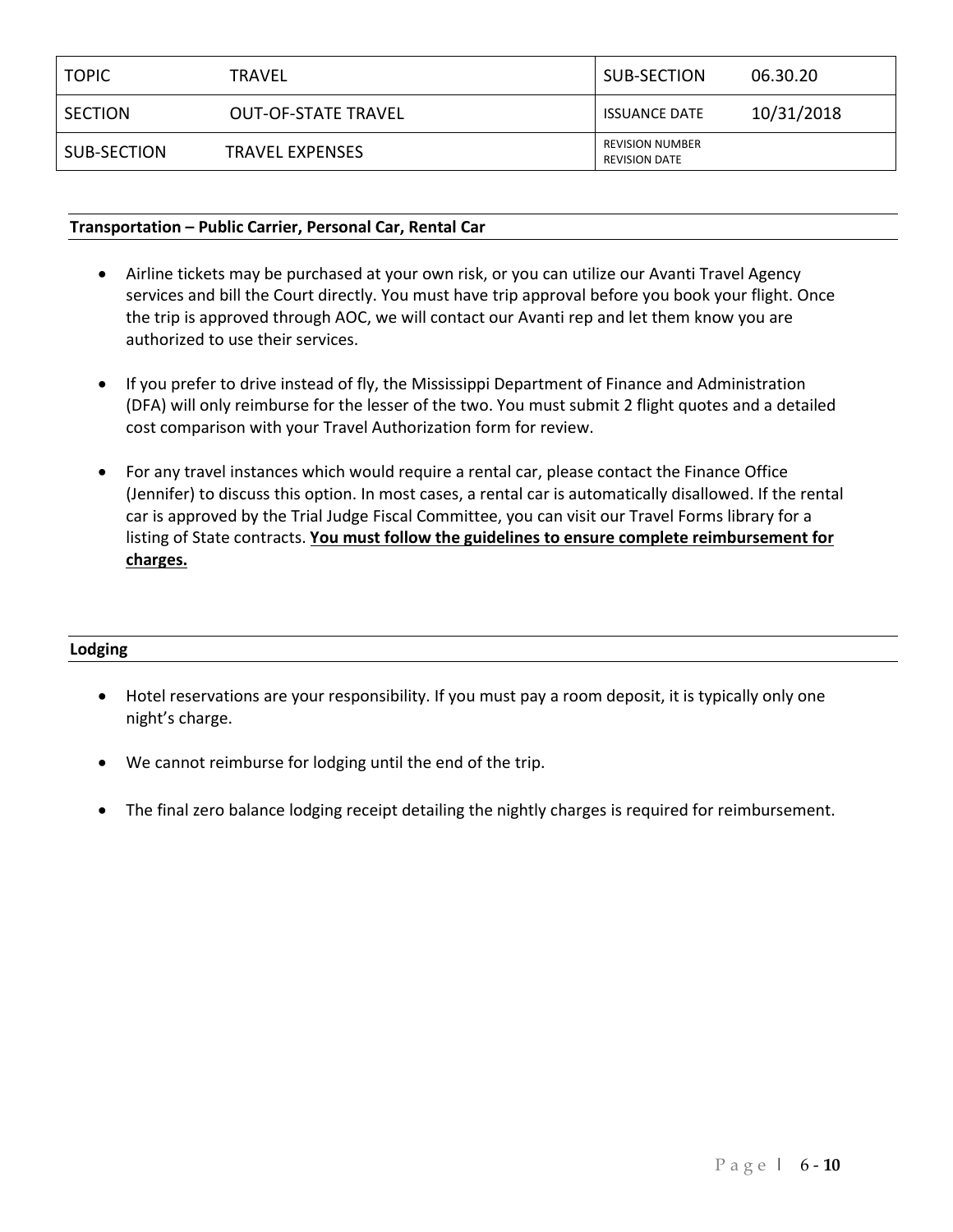| <b>TOPIC</b> | <b>TRAVEL</b>              | SUB-SECTION                                    | 06.30.20   |
|--------------|----------------------------|------------------------------------------------|------------|
| SECTION      | <b>OUT-OF-STATE TRAVEL</b> | <b>ISSUANCE DATE</b>                           | 10/31/2018 |
| SUB-SECTION  | <b>TRAVEL EXPENSES</b>     | <b>REVISION NUMBER</b><br><b>REVISION DATE</b> |            |

#### **Meals**

- Each city/county in the U.S. has a maximum daily meal allowance. Please visit our website under the Forms Library/Travel section for a listing per city/state of this daily rate.
- Meal receipts are not required.
- A meal breakdown is not necessary for an out-of-state trip.
- Meal tips are limited to 15% and should not be included in the total meal amount but listed in the "other" column on the back of the travel voucher.
- If you have any questions, please contact the Finance Office (Jennifer).

#### **Other Expenses**

- Receipts must be submitted with your travel voucher for any item/service costing \$10 or more, except for meals.
	- o Baggage fees
	- o Shuttle/Taxi fares
	- o Airport parking
- Tips for cabs, bellhops, room cleaning, parking, etc. are allowable without a receipt, costing under \$10, and within reason.
- Excessive tipping will not be reimbursed (i.e. \$5 bellhop/cleaning tip daily or 30% tip for a meal).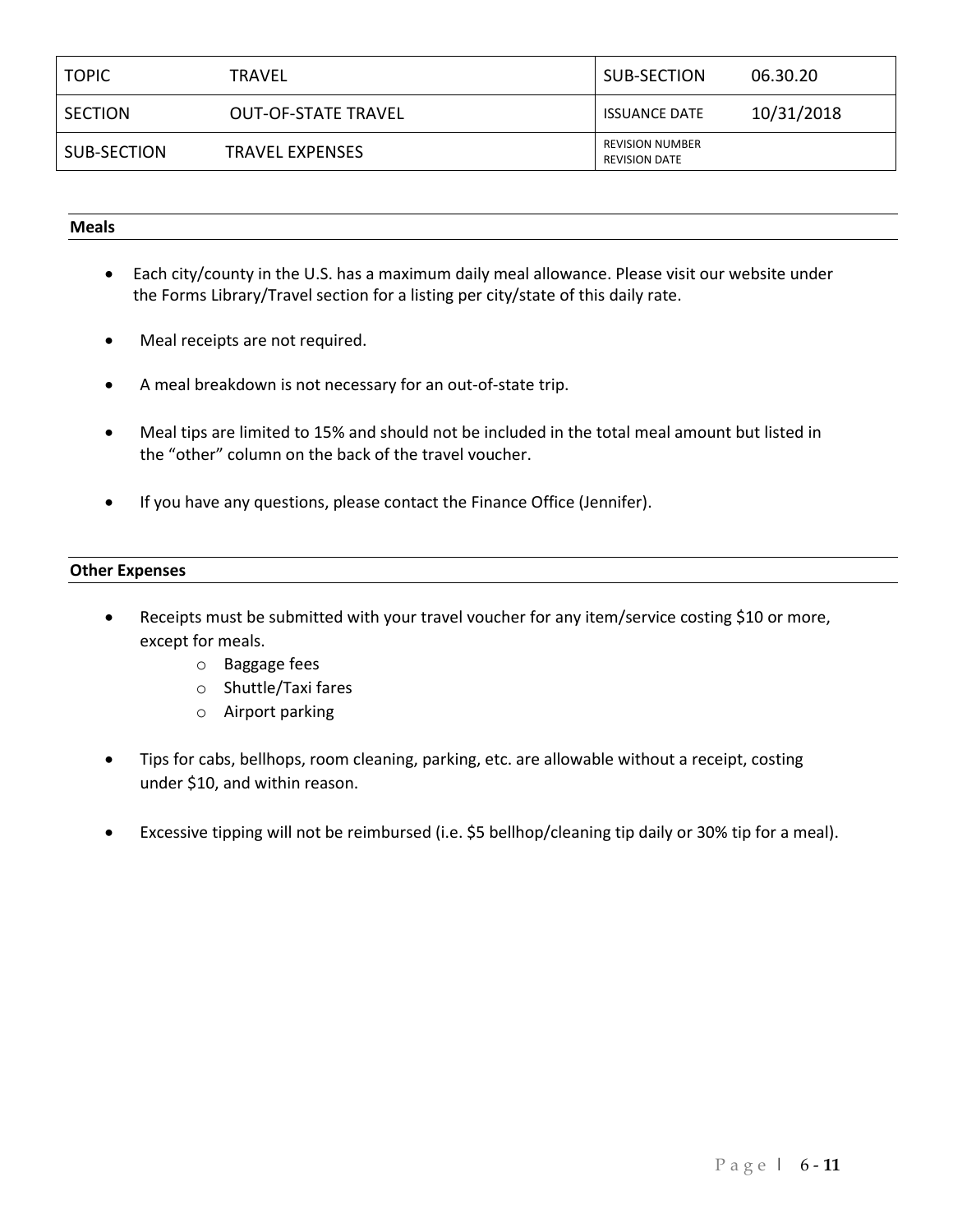| <b>TOPIC</b> | TRAVEL                      | SUB-SECTION                                    | 06.20.30   |
|--------------|-----------------------------|------------------------------------------------|------------|
| SECTION      | <b>OUT-OF-STATE TRAVEL</b>  | <b>ISSUANCE DATE</b>                           | 10/31/2018 |
| SUB-SECTION  | <b>GENERAL JURISDICTION</b> | <b>REVISION NUMBER</b><br><b>REVISION DATE</b> |            |

For every new circuit, chancery, county, family court judge, elected or appointed, there shall be a requirement that every judge shall attend, within one year of taking office, even though (s)he has not taken office, the General Jurisdiction course at the National Judicial College at Reno, Nevada, or other judicial college approved by the Committee on Continuing Judicial Education provided funding is available through the Mississippi (MS) Judicial College or state travel allowance.

Classes are typically offered in April and October each year, and the training lasts two weeks. Please contact the Mississippi Judicial College at 662-915-5955 for more information on the classes, registration, and scholarships.

If there are any fees associated with the registration of this conference, those charges can be reimbursed to you through your office allowance account. All other expenses will be reimbursed through the Trial Judge Travel Budget.

**A completed out-of-state travel request along with all supporting documents should be submitted to the Finance Office no later than 6 weeks prior to the trip start date.** The travel authorization form can be found at [www.courts.ms.gov](http://www.courts.ms.gov/) under the Forms/Travel section, <https://courts.ms.gov/aoc/forms/TravelForms/outofstatetravel.pdf> .

# **Travel Expenses**

# **Please do not make any reservations until you receive approval.**

- Airline tickets may be purchased at your own risk and reimbursement sought immediately after the expenditure, or you can utilize our Avanti Travel Agency services and bill the Court directly. You must have trip approval before you book your flight. Once the trip is approved through AOC, we will contact our Avanti rep and let them know you are authorized to use their services.
- Hotel reservations are your responsibility. If you must pay a room deposit, it is typically only one night's charge. We cannot reimburse for lodging until the end of the trip, so please keep your deposit receipt/email confirmation. The final, zero balance, lodging bill is required for reimbursement.
- Rental cars are not allowed. The conference is usually held within walking distance of the hotel where you will be staying.
- Shuttle/cab fare from the airport and back is reimbursable and a receipt is required for reimbursement. If you have special circumstances, please contact the Finance Office, and we will discuss other options.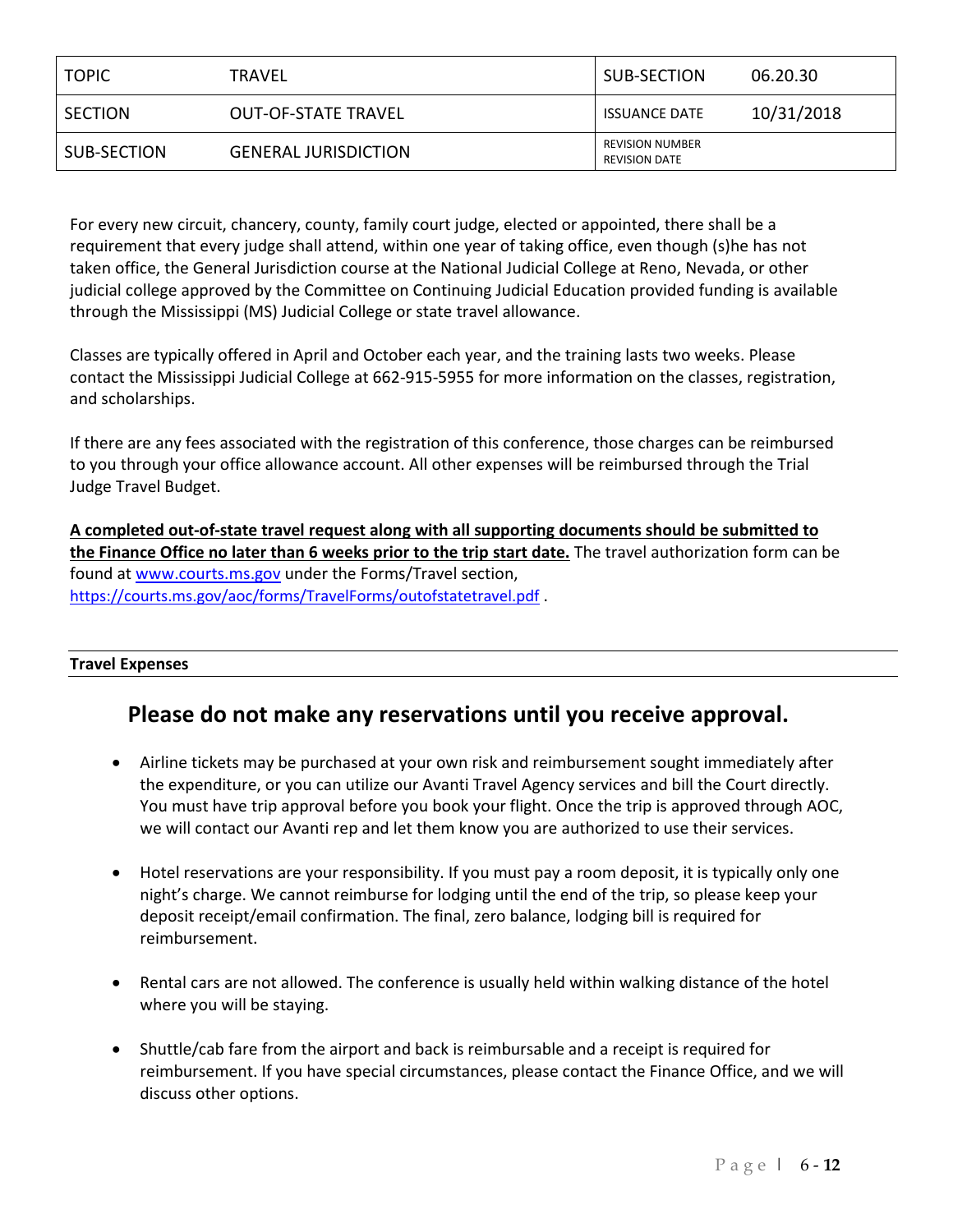| <b>TOPIC</b> | TRAVEL                      | SUB-SECTION                                    | 06.20.30   |
|--------------|-----------------------------|------------------------------------------------|------------|
| SECTION      | <b>OUT-OF-STATE TRAVEL</b>  | <b>ISSUANCE DATE</b>                           | 10/31/2018 |
| SUB-SECTION  | <b>GENERAL JURISDICTION</b> | <b>REVISION NUMBER</b><br><b>REVISION DATE</b> |            |

- Shuttle/cab fare related to sightseeing or to/from restaurants is not reimbursable.
- Baggage fees can be reimbursed and are typically \$25/bag each way for a total of \$50. If the charge is slightly higher, we will reimburse with no issues. A receipt for each charge is required for reimbursement.
- One laundering fee is reimbursable since the trip exceeds seven days. The hotel should be able to provide you with a cost estimate and a receipt is required for reimbursement.
- Daily meal reimbursement rate Please contact the Finance Dept. for the current rate.
- You will obtain bulky training manuals/materials, so it is permissible to mail those items to your office or home to avoid any additional baggage fees. A receipt is required for reimbursement.
- Airport parking is reimbursable and a receipt is required for reimbursement.
- Mileage incurred driving to and from the airport is reimbursable at the current mileage rate. Please visit [www.courts.ms.gov,](http://www.courts.ms.gov/) Forms Library/Travel for the rate.